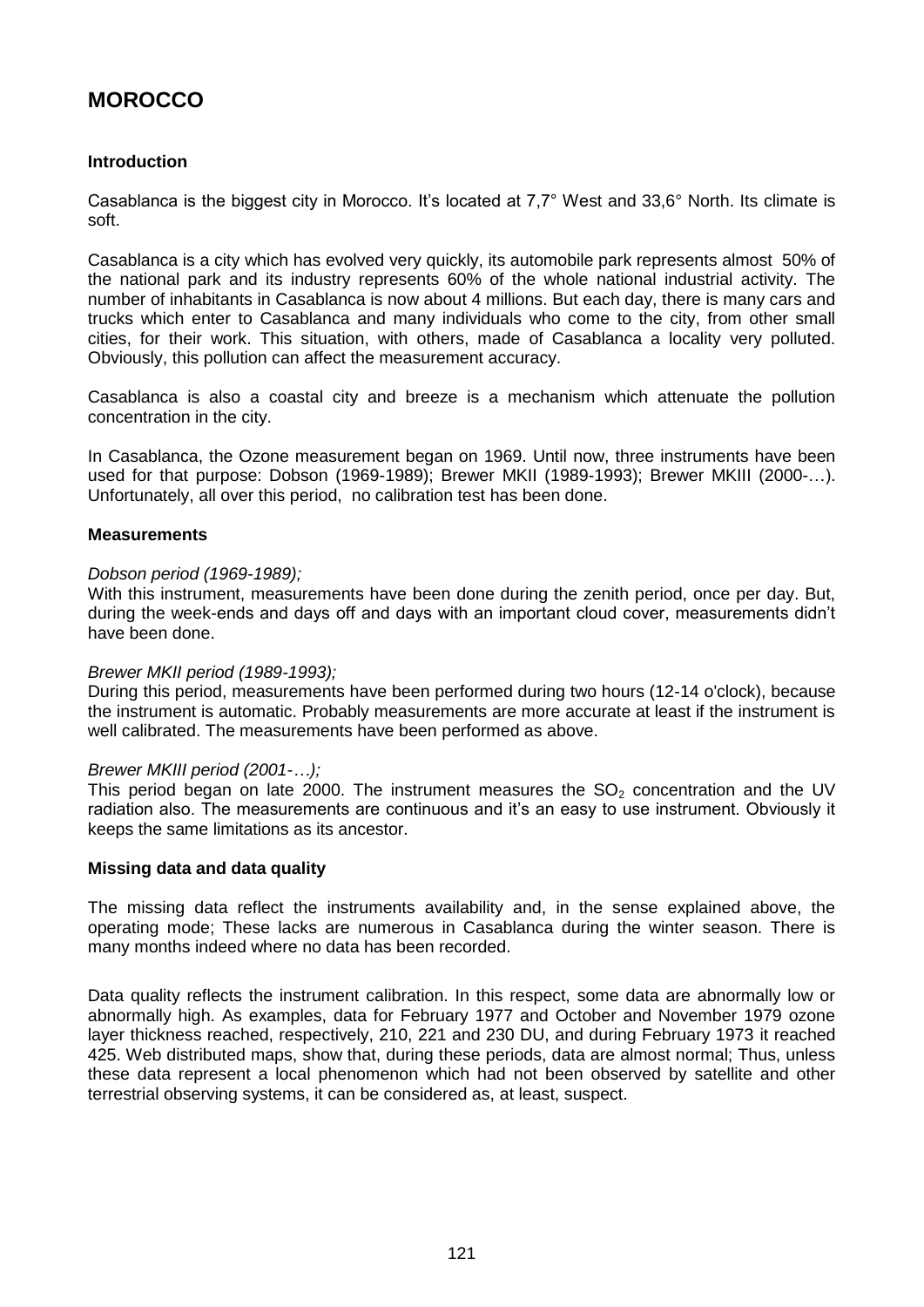**Evolution of the monthly average of the Ozone layer thickness to the vertical of Casablanca,**



#### **Evolution of the annual ozone layer to the vertical of Casablanca.**

Annual Ozone layer thickness to the vertical of Casablanca, has two characteristics; The first is its general decay and the other is its bimodal shape. These two characteristics are made evident by the two trends put in the figure below. The other things that one has to mention are the years with missing data (1986-1988) and years with brewer instrument (1989-1983) which are separated from the other with the blue vertical bar in the figure below.

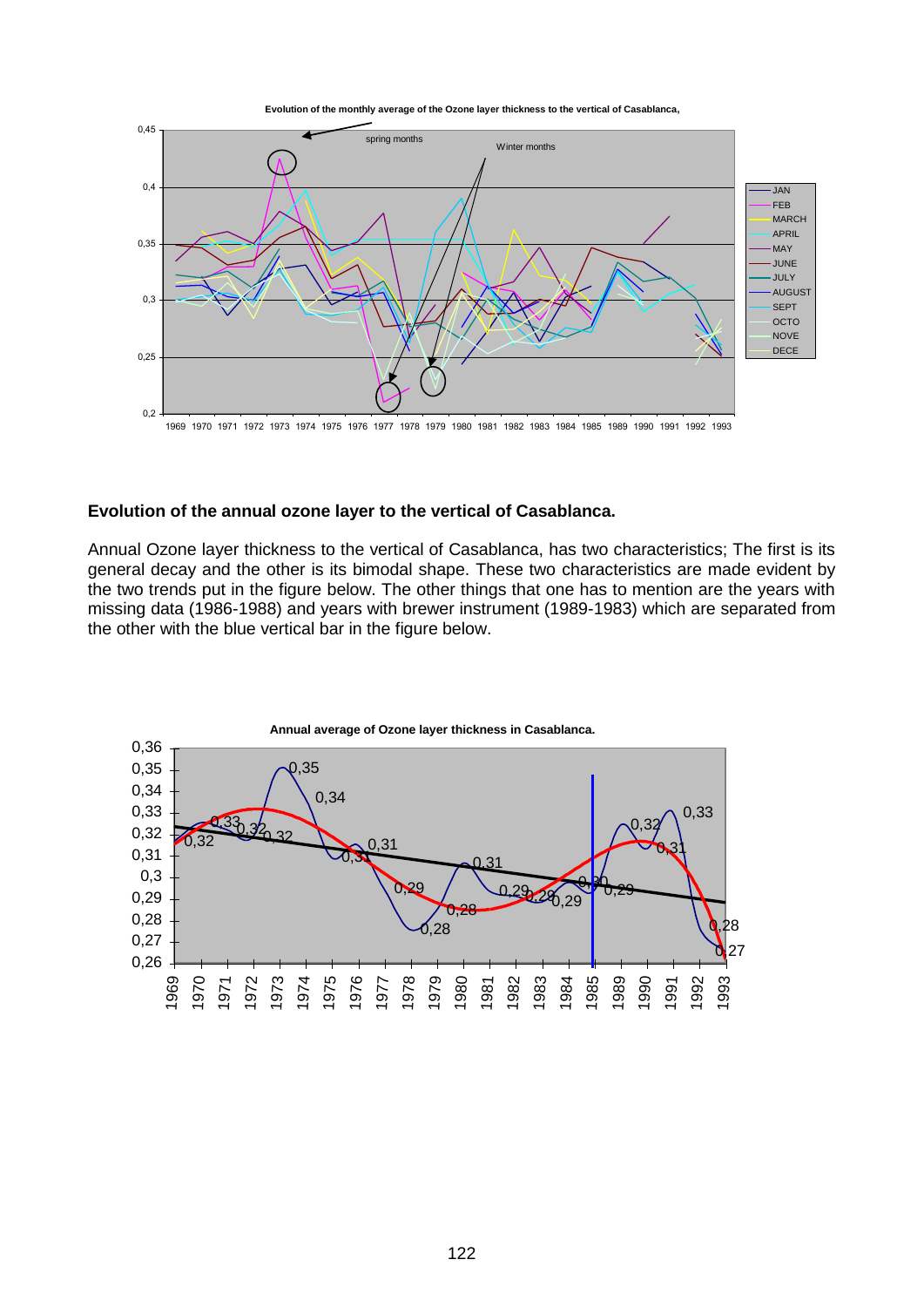## **Seasonal evolution of ozone layer to the vertical of Casablanca**

In general, Spring is the season where ozone is at the highest level and autumn is the season where it is at its lowest level. There is, however, some years where winter is the lowest level; These years coincide with the years mentioned above as years with some suspect data in winter months. The bimodal shape is visible also in these curves.



## **Annual rhythm of the monthly evolution of the ozone layer to the vertical of Casablanca.**

The annual rhythm, month by month, shown in the figure below, shows that there is an increase in the ozone layer between October and May and a decrease between May and September.